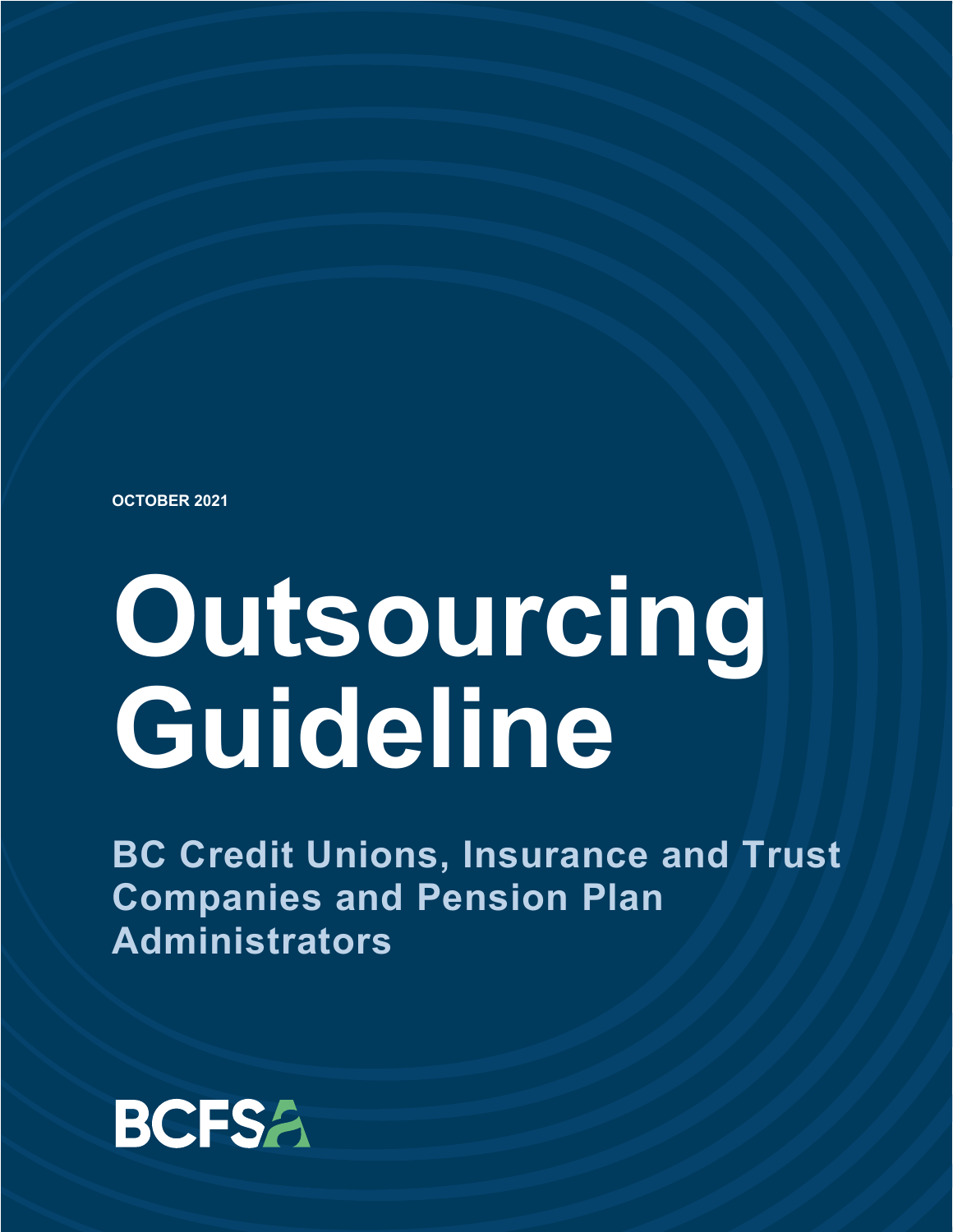### **Contents**

| <b>Introduction</b>                                          | 1                 |
|--------------------------------------------------------------|-------------------|
| <b>Scope</b>                                                 | 1                 |
| <b>Approach</b>                                              | $\overline{2}$    |
| <b>Governance and Accountability</b>                         | $\mathbf{2}$      |
| <b>Expectations for FIs</b>                                  | 2                 |
| <b>Expectations for Pension Plan Administrators</b>          | 4                 |
| <b>Assessing the Materiality of Outsourcing Arrangements</b> | 4                 |
| Expectations for FIs and Pension Plan Administrators         | 4                 |
| <b>Outsourcing Risk Management Framework</b>                 | 6                 |
| Expectations for FIs and Pension Plan Administrators         | 6                 |
| <b>Risk Assessments</b>                                      | 7                 |
| Expectations for FIs and Pension Plan Administrators         | 7                 |
| <b>Expectations for FIs</b>                                  | 8                 |
| <b>Due Diligence Processes</b>                               | 8                 |
| Expectations for FIs and Pension Plan Administrators         | 8                 |
| <b>Outsourcing Contracts</b>                                 | 9                 |
| <b>Expectations for FIs</b>                                  | 9                 |
| <b>Information Security</b>                                  | 9                 |
| <b>Appendix: Items in Outsourcing Contracts</b>              | 10                |
| Nature and Scope of the Service Being Provided               | 10                |
| <b>Performance Measures</b>                                  | 10                |
| <b>Reporting Requirements</b>                                | 10                |
| <b>Resolution of Differences</b>                             | 10                |
| Defaults and Termination                                     | 10                |
| Ownership and Access                                         | 11                |
| <b>Contingency Planning</b>                                  | 11                |
| <b>Audit Rights</b>                                          | 11                |
| Subcontracting                                               | 12                |
| Pricing                                                      | 12 <sup>2</sup>   |
| Insurance                                                    | 12                |
| Confidentiality, Security and Separation of Property         | $12 \overline{ }$ |



Production of this document included environmentally friendly best practices. Please reduce, reuse and recycle.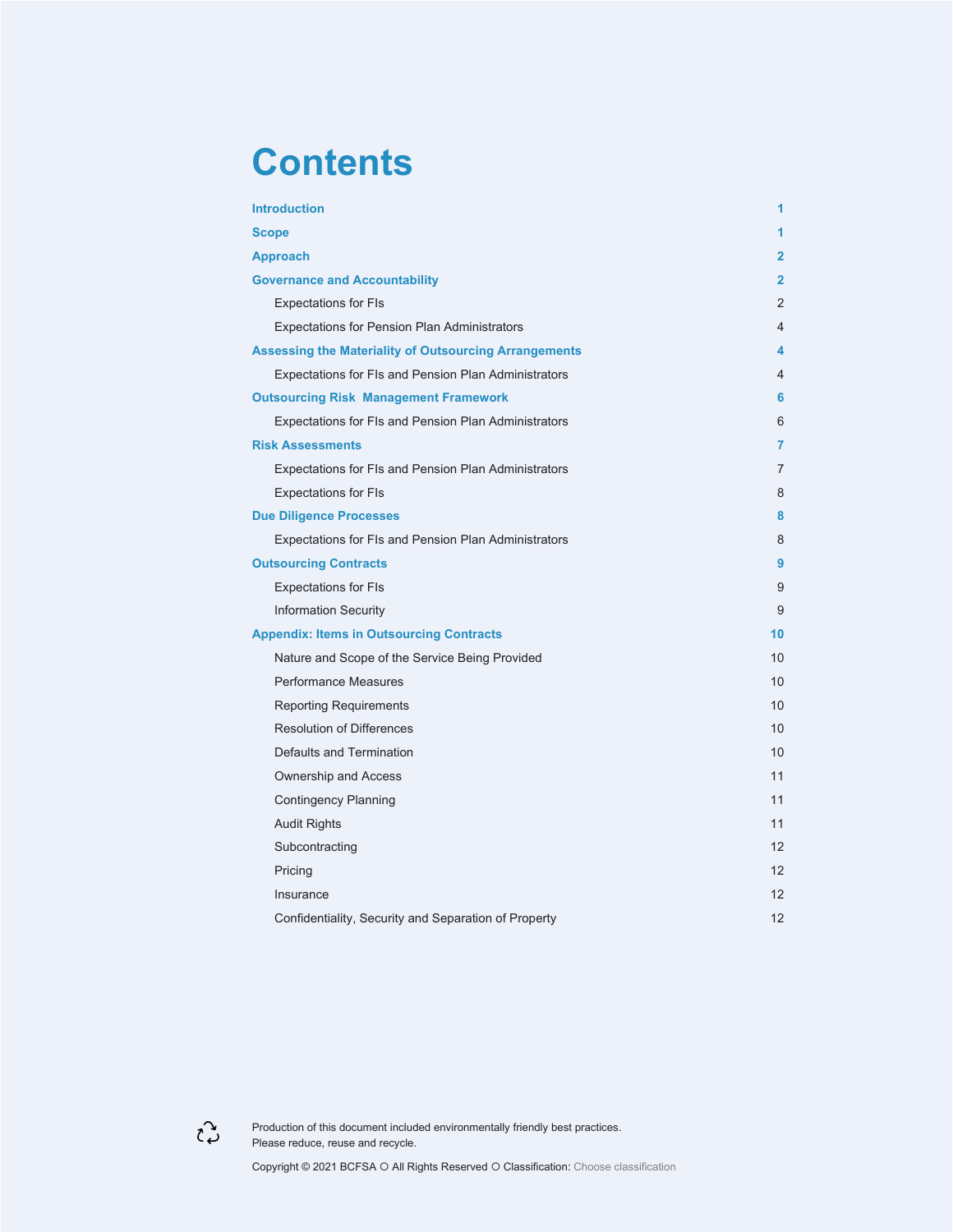### <span id="page-2-0"></span>Introduction

BC Financial Services Authority ("BCFSA") Guidelines establish principles that regulated entities are expected to implement and follow. This Guideline sets out BCFSA's principles and expectations for Provincially Regulated Financial Institutions ("PRFIs")<sup>[1](#page-2-2)</sup> that outsource, or contemplate outsourcing, one or more of their activities or functions.

PRFIs outsource activities, functions, and processes in order to meet the challenges of technological innovation, increased specialization, and heightened competition as well as to improve efficiency and cost control. However, as a result, outsourcing can also increase a PRFI's dependence on third parties, which may increase its risk profile. BCFSA, consistent with other financial sector regulators, is responding by introducing guidance related to the management of outsourcing risks.

Whereas PRFIs have the flexibility to configure their operations in the way most suited to achieving their objectives, PRFIs retain accountabilities for all activities, regardless of whether they are outsourced or not. Therefore, BCFSA will regulate and supervise significant activities even if they are outsourced to a third-party provider.

### <span id="page-2-1"></span>Scope

The principles in this Guideline apply to all outsourcing arrangements of a PRFI. An outsourcing arrangement is an agreement between a PRFI and a service provider whereby the service provider performs an activity, function, or process that is, or could be, undertaken by the PRFI. A PRFI may discuss with BCFSA when they are uncertain whether a particular arrangement falls within this definition.

In applying this Guideline, the PRFI is expected to consider the impact of outsourcing arrangements on the PRFI and its services and, for financial institutions  $(FIs)^2$  $(FIs)^2$ , its consolidated operations. BCFSA's attention will be placed on outsourcing arrangements that are material or support significant activities of the PRFI.

The expectations apply to all organizations regardless of size; however, BCFSA will use the principle of proportionality in undertaking its reviews by adjusting the supervisory intensity depending on the nature, size, complexity, and risk profile of the PRFI and the potential system impact of the PRFI's failure.

<span id="page-2-2"></span><sup>&</sup>lt;sup>1</sup> For the purposes of this Guideline, PRFIs include BC incorporated credit unions, insurance companies, and trust companies, and administrators of BC registered pension plans.

<span id="page-2-3"></span> $2$  Financial institutions include BC incorporated credit unions, insurance companies, and trust companies.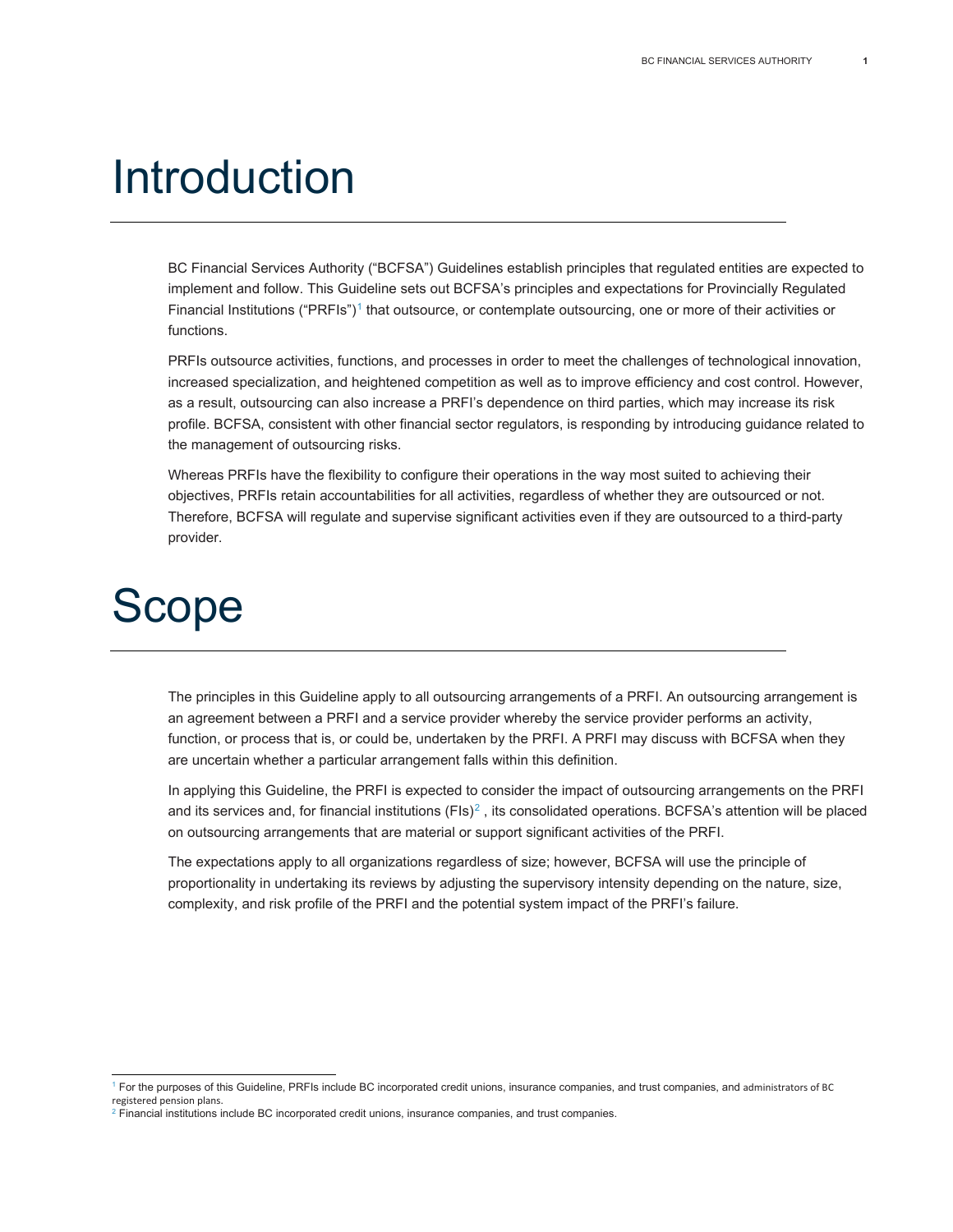### <span id="page-3-0"></span>Approach

This Guideline sets out both high level principles and specific BCFSA expectations.

Principles form the foundation for good governance; BCFSA expects principles to be proportionately implemented across all PRFIs. For each principle, specific BCFSA expectations are provided which outline the procedures and practices<sup>[3](#page-3-3)</sup> that achieve the objective of each principle. As pension plans and FIs differ in their organizational structures and legislation, separate expectations for each sector are identified where appropriate in this Guideline.

### <span id="page-3-1"></span>Governance and Accountability

*The PRFI's governing body is ultimately responsible for all outsourced activities and is expected to support its monitoring, control, and management of outsourcing risks through a sound governance structure.*

For the purposes of this Guideline, the governing body for FIs is the Board of Directors. The term "Board of Directors" also includes any group or individual who would hold a comparative position in an FI.

For pension plans, the governing body would be the administrator established under the plan documents.

### <span id="page-3-2"></span>**EXPECTATIONS FOR FIS**

BCFSA expects the roles and responsibilities for managing outsourcing risks to be defined, documented, and incorporated in the FI's overall governance structure.

#### **Board of Directors**

The Board of Directors should:

- Approve the policies that apply to outsourcing arrangements (e.g., outsourcing risk philosophy, materiality criteria andcosts);
- Review a list of all material outsourcing arrangements and other relevant reports at least once per year; and
- Ensure that an outsourcing risk management program is applied.

The Board of Directors retains responsibility for the oversight of material outsourcing arrangements.

<span id="page-3-3"></span><sup>&</sup>lt;sup>3</sup> Procedures operationalize policies. Practices are detailed instructions.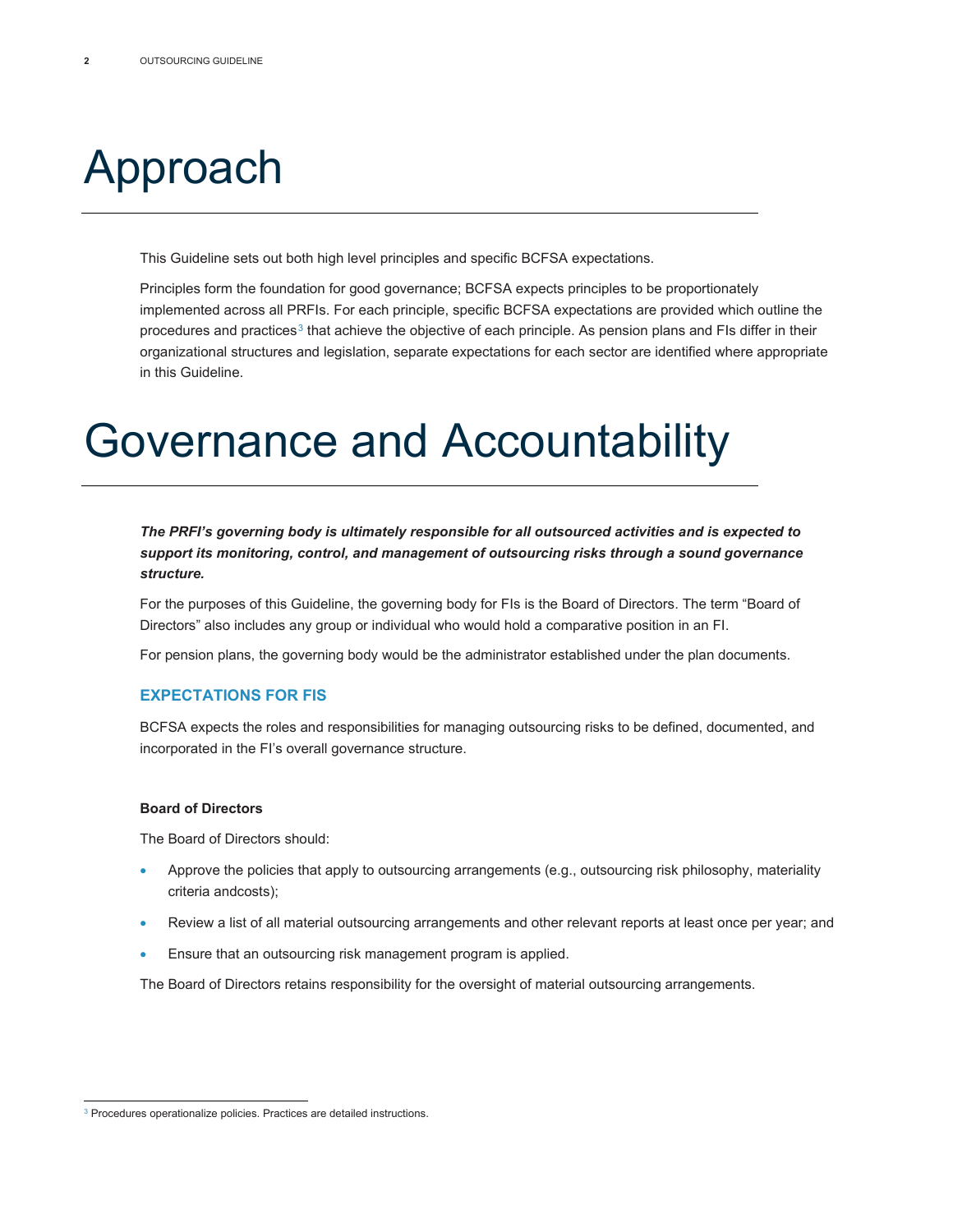#### **Senior Management**

Senior management should:

- Develop and implement the policies that apply to outsourcing arrangements (and any associated procedures) for approval by the Board of Directors as well as periodically review their effectiveness;
- Periodically review outsourcing contracts<sup>[4](#page-4-0)</sup> for compliance and materiality;
- Notify the Board of Directors of any significant issues with a service provider's compliance with the contract and develop action plans as needed;
- Oversee maintenance of the centralized list of outsourcing arrangements;
- Notify BCFSA within a reasonable time of any events that are likely to have a significant negative impact on compliance, operations, or the delivery of the service provided by a material outsourcing arrangement;
- Manage outsourcing costs; and
- Ensure business continuity should the service provider(s) be unable to fulfill expectations.

Senior management will always retain overall accountability for an outsourcing arrangement.

#### **Policies and Procedures**

Policies and procedures should include:

- 1. An outsourcing risk philosophy reflected in the FI's Enterprise Risk Management framework (ERM)<sup>[5](#page-4-1)</sup>.
- 2. The FI's outsourcing risk philosophy should comprise its principles related to outsourcing, the basis for its decision making on outsourcing, and the parameters for managing outsourcing risks. Outsourcing risk philosophies will vary across FIs, but should address the following:
	- i. Integration of outsourcing arrangements, both individually and in aggregate, with overall business and strategic objectives. This could include an identification of any functions that, for strategic or internal control reasons, the FI would not contemplate outsourcing.
	- ii. Importance and adequacy of internal expertise and management frameworks to oversee and manage the outsourced activity and the relationship with the service provider.
	- iii. Short-and long-term cost implications, contingency plans and any relevant prudential and/or market conduct matters.
- 3. A materiality assessment for outsourcing arrangements. This assessment is expected to identify both the processes for determining the materiality of individual outsourcing arrangements and the underlying materiality factors such as those set out in the section titled 'Assessing the Materiality of Outsourcing Arrangements'.
- 4. The expectations included in the section titled 'Outsourcing Risk Management Framework' integrated into the ERM and applied consistently throughout the FI. BCFSA expects management to pay particular attention to business continuity planning on an enterprise-wide basis (see the section on Business Continuity under 'Assessing the Materiality of Outsourcing Arrangements').

 $4$  An outsourcing contract is the document by which an outsourcing arrangement is codified in writing.

<span id="page-4-1"></span><span id="page-4-0"></span><sup>5</sup> For the purposes of this guideline, "ERM" includes equivalents.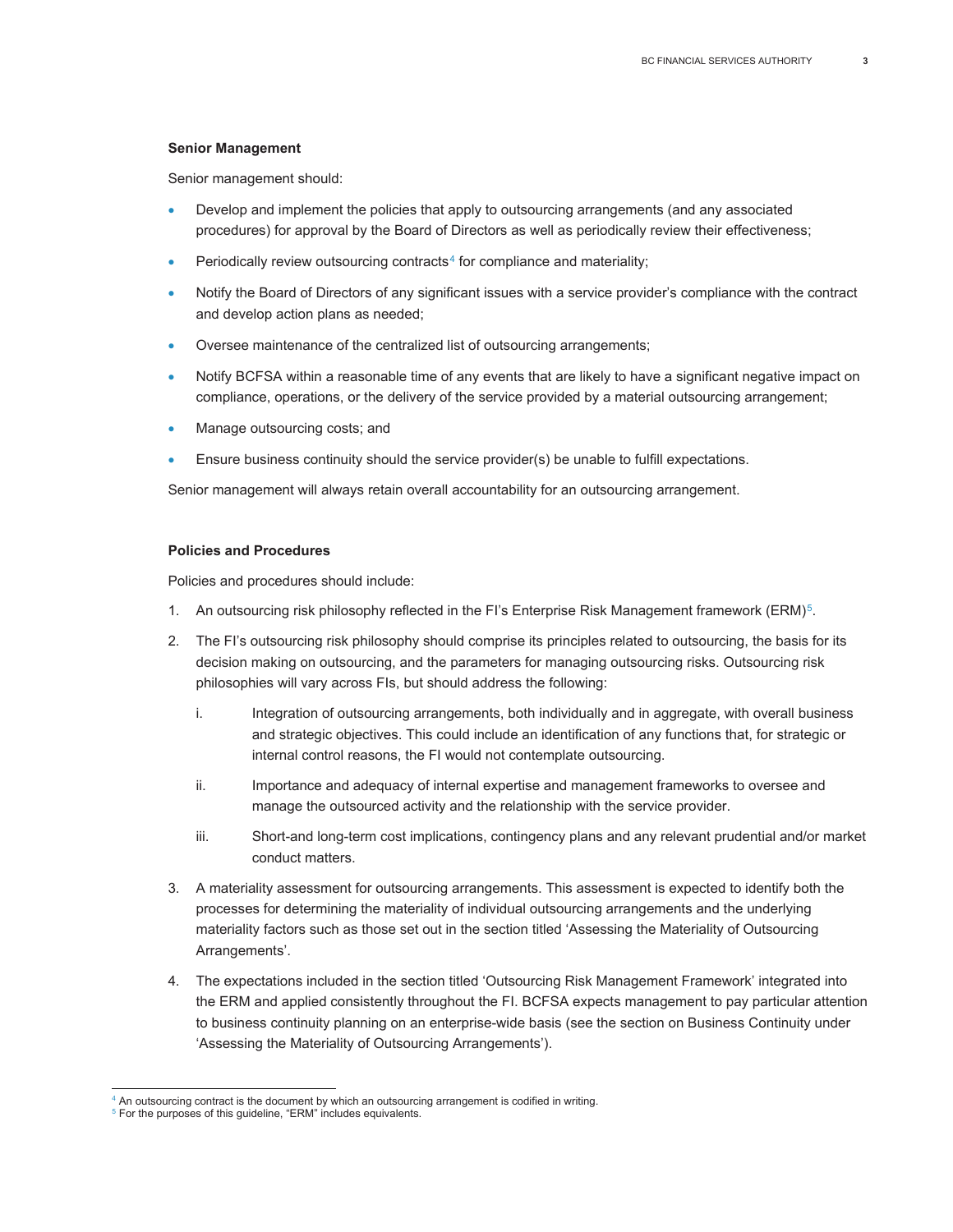5. Limits regarding the level or authority that enables the FI's officers to approve outsourcing arrangements of varying magnitudes, either individually or in aggregate. This system should be consistent with the outsourcing risk philosophy and materiality criteria.

### <span id="page-5-0"></span>**EXPECTATIONS FOR PENSION PLAN ADMINISTRATORS**

Pension plan administrators should:

- Perform and document a materiality assessment for outsourcing arrangements;
- Ensure that policies and procedures for the oversight of outsourcing arrangements are well documented;
- Establish contracts for all material functions done by third parties;
- Monitor performance; and
- Review these documents in a timely manner.

### <span id="page-5-1"></span>Assessing the Materiality of Outsourcing Arrangements

*A PRFI is expected to develop and implement a process for determining the materiality of outsourcing arrangements.*

### <span id="page-5-2"></span>**EXPECTATIONS FOR FIS AND PENSION PLAN ADMINISTRATORS**

BCFSA recognizes that outsourcing arrangements may not be readily classified as either material or immaterial. In general, BCFSA expects that a PRFI will ensure that, where appropriate, its ERM<sup>[6](#page-5-3)</sup> applies to all its material outsourcing arrangements and that the risk mitigants employed under this framework are appropriate to the particular outsourcing arrangement. As such, application of the ERM should be scaled to apply different requirements depending on the type of outsourcing arrangement. Arrangements deemed material should be subject to the full expectations set out in the section titled 'Outsourcing Risk Management Framework'. BCFSA may review a PRFI's materiality assessment on a case-by-case basis as part of the supervisory review process.

The materiality of an outsourcing arrangement will depend on the extent to which it impacts the governance and risk oversight of a significant business line. Significant lines of business encompass not just those that are significant in size, but also those that are significant in decision making.

Significant changes in the volume or the nature of business conducted will require the PRFI to reassess an outsourcing arrangement's materiality. In cases where an arrangement is reassessed as material, it should comply with this Guideline.

<span id="page-5-3"></span> $6$  For a pension plan, the equivalent to an ERM may be the governance policy.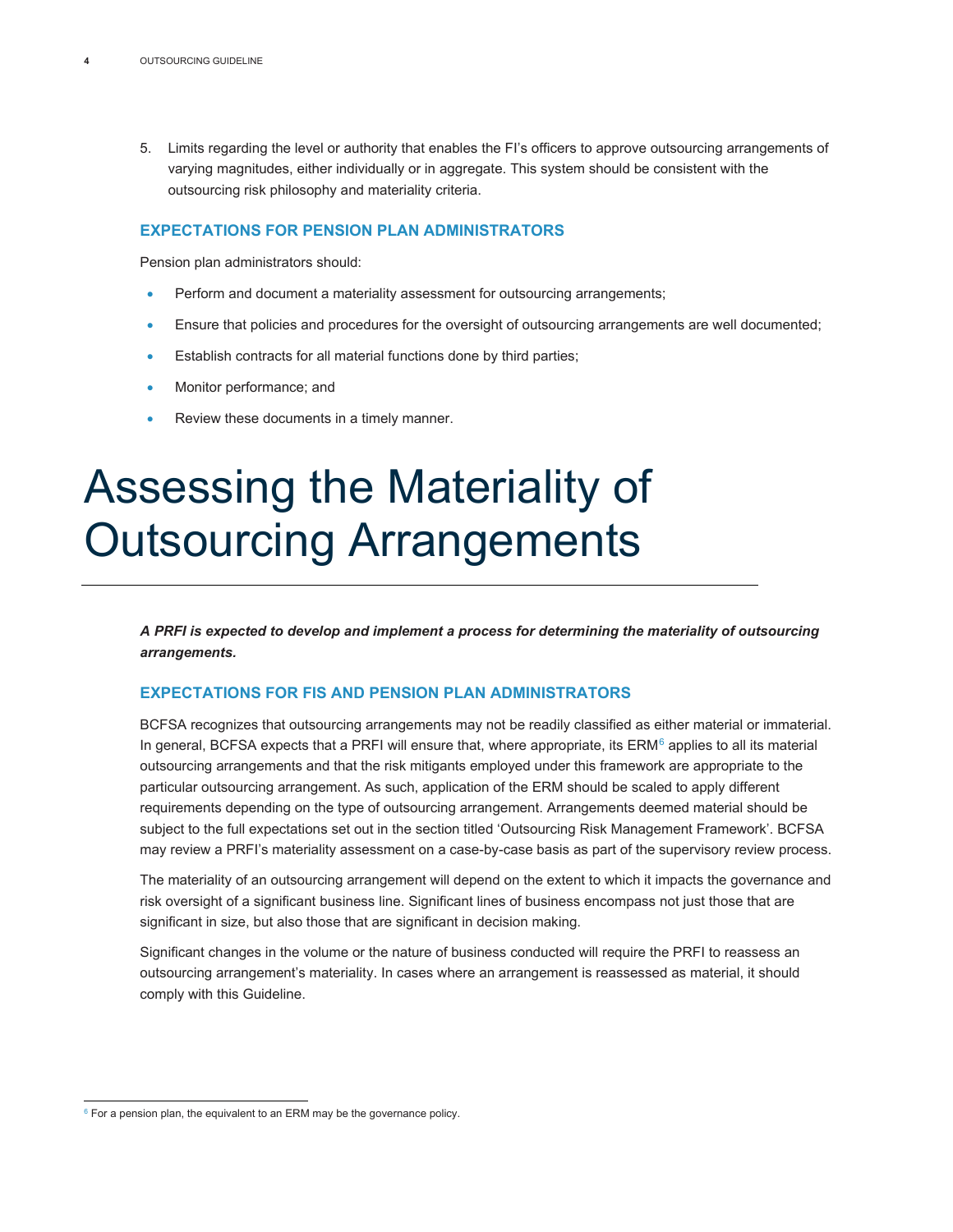#### **Intra-group Outsourcing Arrangements**

At a minimum, BCFSA expects the following to be addressed when an affiliated company or pension plan administrator enters a material outsourcing arrangement with an entity that is a member of the same PRFI group<sup>[7](#page-6-0)</sup> or its parent entity $8$ :

- An outsourcing contract that details, among other things, the scope of the arrangement, the services to be supplied, the nature of the relationship between the PRFI and the service provider, and procedures governing the subcontracting of services;
- An appropriate business continuity plan;
- A process for monitoring and oversight; and
- Legislative requirements relating to location of records (refer to the section on Location of Records under 'Outsourcing Risk Management Framework').

As appropriate, a parent entity may address these expectations within enterprise-wide processes or plans if any specific risks to each individual subsidiary or pension plan are addressed. A parent PRFI may also establish the program, approve the policies, and develop and maintain the reporting on behalf of its PRFI subsidiaries.

Consistent with the risk-based supervisory approach, BCFSA may have additional expectations for PRFI group arrangements, depending on the risks related to the outsourcing arrangement and the conclusions of BCFSA's supervisory review.

#### **Outsourcing Arrangements with the Auditor**

A PRFI may obtain non-audit services from outsourced or "co-sourced" external auditors. In such cases, a PRFI is expected to assure itself that the auditor follows the relevant auditor independence standards of the Canadian accounting profession, as well as any other applicable auditor independence requirements, for the services to be performed.

In addition, a PRFI should not outsource the following activities to its external auditor:

- 1) Any actuarial service unless it is reasonable to conclude that the results of the service will not be subject to audit procedures during an audit of the PRFI's financial statements. For this purpose, actuarial services refer to the determination of an amount to be recorded in the financial statements of the PRFI or work normally undertaken by its appointed actuary. Actuarial services do not include services that involve assisting the PRFI in understanding the methods, models, assumptions, and inputs used or advising management on the appropriate actuarial methods and assumptions that will be used. The PRFI may use an actuary working in the company's external auditor firm for the external review of the appointed actuary's work and reports.
- 2) Any internal audit service related to the internal accounting controls, financial systems, or financial statements of the PRFI unless it is reasonable to conclude that the results of the service will not be subject to audit procedures during an audit of the PRFI's financial statements. This does not prohibit the external auditor from providing a non-recurring service to evaluate a discrete item or program, if the service is not, in substance, the outsourcing of an internal audit function.

<span id="page-6-0"></span> $^7$  A PRFI group is a group that includes a PRFI as well as any of the following: a) the entity that controls the PRFI if that entity is also a PRFI; b) a subsidiary of the PRFI; and c) a subsidiary of the entity referred to in a).

<span id="page-6-1"></span> $^{\circ}$  A parent entity is an entity of which the PRFI is a subsidiary or, for pension plan administrators of multi-employer plans, one of the companies sponsoring the pension plan.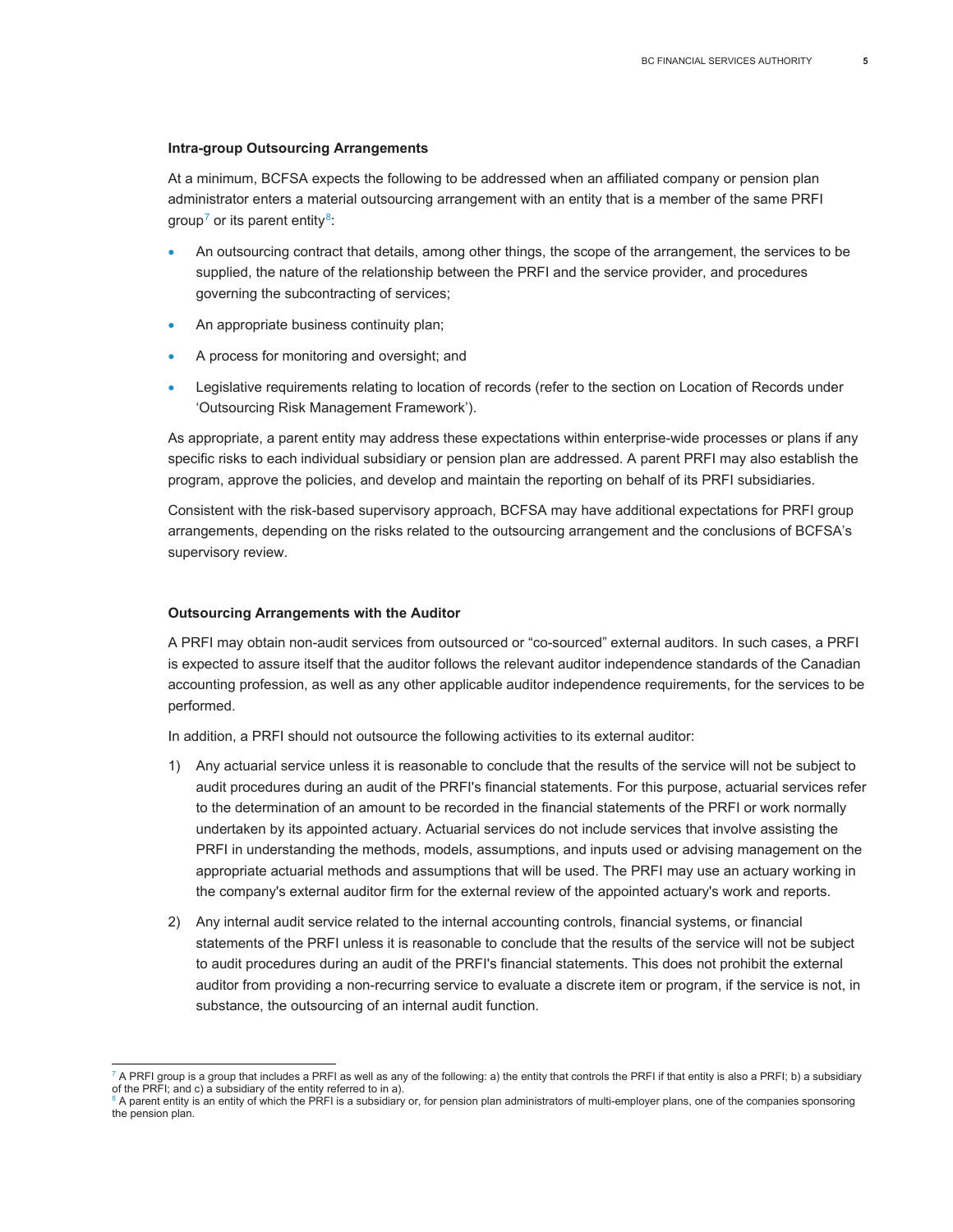### <span id="page-7-0"></span>Outsourcing Risk Management Framework

*A PRFI is expected to ensure its ERM appropriately manages and monitors risks commensurate with the materiality of the arrangements, paying particular attention to business continuity.*

### <span id="page-7-1"></span>**EXPECTATIONS FOR FIS AND PENSION PLAN ADMINISTRATORS**

#### **Risk Management Framework**

In general, BCFSA expects that a PRFI's ERM program applies to all material outsourcing arrangements and that the risk mitigants employed will be commensurate with the PRFI's assessment of the risks associated with the outsourcing arrangement.

#### **Business Continuity**

A PRFI's business continuity plan<sup>[9](#page-7-2)</sup> should address situations—either temporary or permanent—where the service provider fails to continue providing service. The business continuity plan and backup systems should be commensurate with the risk of a service disruption. In particular, the PRFI's business continuity plan should ensure that the PRFI has in its possession, or can readily access, all records necessary to allow it to sustain business operations, meet its statutory obligations, and provide all information as may be required by BCFSA in the event the service provider is unable to provide the service. The PRFI should also have, as part of its continuity plan, a strategy for finding a substitute when it is necessary to exit a material outsourcing arrangement.

#### **Monitoring and Reporting**

Every PRFI engaged in material outsourcing is expected to develop, implement, and oversee procedures to monitor and control outsourcing risks in accordance with its outsourcing risk-management policies. The sophistication of the procedures should be commensurate with the size and complexity of the outsourcing arrangement(s) and with the expectations of this Guideline.

A PRFI is expected to maintain a centralized list of all its material outsourcing arrangements. A parent entity may maintain the list on behalf of the PRFI group. The list should contain information pertaining to the name of the service provider, the business function of the activity being outsourced, the date of the last review of the outsourcing arrangement and whether any sensitive information is involved. The list should be updated on an ongoing basis. BCFSA may request access to the list at any time, at which point the PRFI is required to produce the records.

A PRFI is expected to monitor all material outsourcing arrangements to ensure that the service is being delivered in the manner expected and in accordance with the terms of the contract. Monitoring should include periodic

<span id="page-7-2"></span><sup>&</sup>lt;sup>9</sup> For the purposes of this Guideline, "business continuity plan" includes equivalents.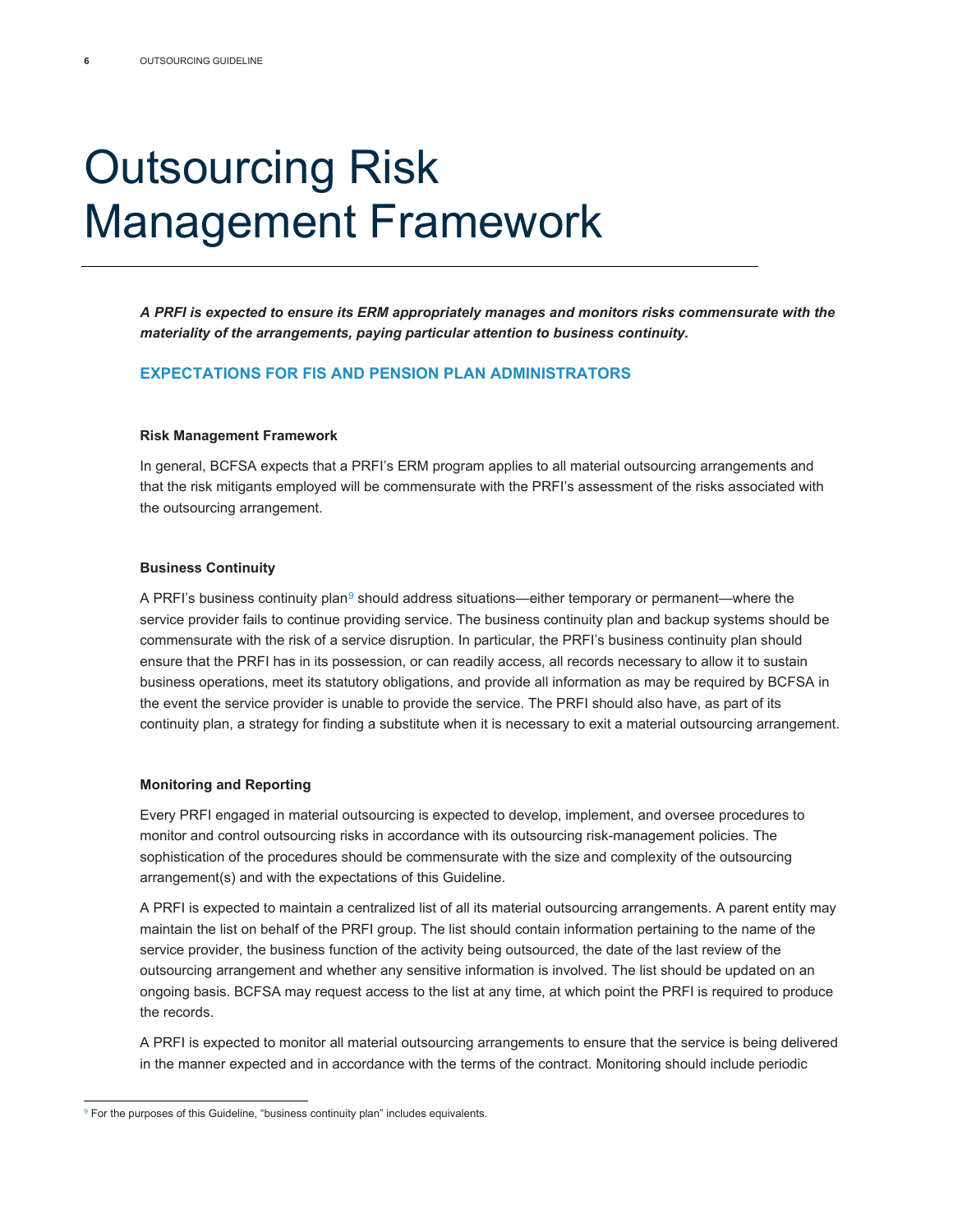reviews of the service provider, which would be commensurate with the level of risk involved and could include an assessment of the service provider's circumstances (e.g., financial strength and technical competence as well as use and performance of significant subcontractors). Monitoring may also include regular formal meetings with the service provider.

A PRFI is expected to notify its BCFSA Relationship Manager or Analyst within a reasonable time of any events that are likely to have a significant negative impact on the delivery of the service.

For FIs, BCFSA expects management to prepare regular reports based on the FI's monitoring and oversight activities. These reports may outline the success of the outsourcing arrangement and the effectiveness of the ERM and may be reflected in the documentation delivered to the FI's senior management and the Board of Directors.

#### **Location of Records**

BCFSA expects PRFIs to provide the Superintendent access to their records upon request.<sup>[10](#page-8-2)</sup> PRFIs should also ensure compliance with applicable Canadian laws and regulatory requirements, including the *Personal Information Protection Act* and the federal *Personal Information Protection and Electronic Documents Act*. These requirements include records held by outsourcing service providers.

### <span id="page-8-0"></span>Risk Assessments

*A PRFI is expected to identify external and internal threats as well as potential failures in people, processes, and systems on an ongoing basis. In addition, a PRFI is expected to promptly assess the vulnerabilities in material outsourcing arrangements and manage the resulting outsourcing risks in accordance with its risk tolerance.*

### <span id="page-8-1"></span>**EXPECTATIONS FOR FIS AND PENSION PLAN ADMINISTRATORS**

A PRFI is expected to assess its material outsourcing arrangements to ensure compliance with its risk tolerance, its outsourcing policies and procedures, and the expectations of this Guideline. Assessments of material outsourcing arrangements should be periodically undertaken by the PRFI's internal audit department or another independent review function, either internal or external to the PRFI, provided it has the appropriate knowledge and skills and is commensurate with the resources of the PRFI.

PRFIs are expected to ensure that all relevant outsourcing risks are identified and assessed.

Assessments should test the PRFI's risk management activities for outsourcing to:

- Ensure risk management policies and procedures for outsourcing are being followed;
- Ensure effective management controls over outsourcing activities;
- Verify the adequacy and accuracy of management information reports; and

<span id="page-8-2"></span><sup>10</sup> See section 133 of the *Financial Institutions Act* for FIs and sections 34 and 111 of the *Pension Benefits Standards Act* for pension plan administrators.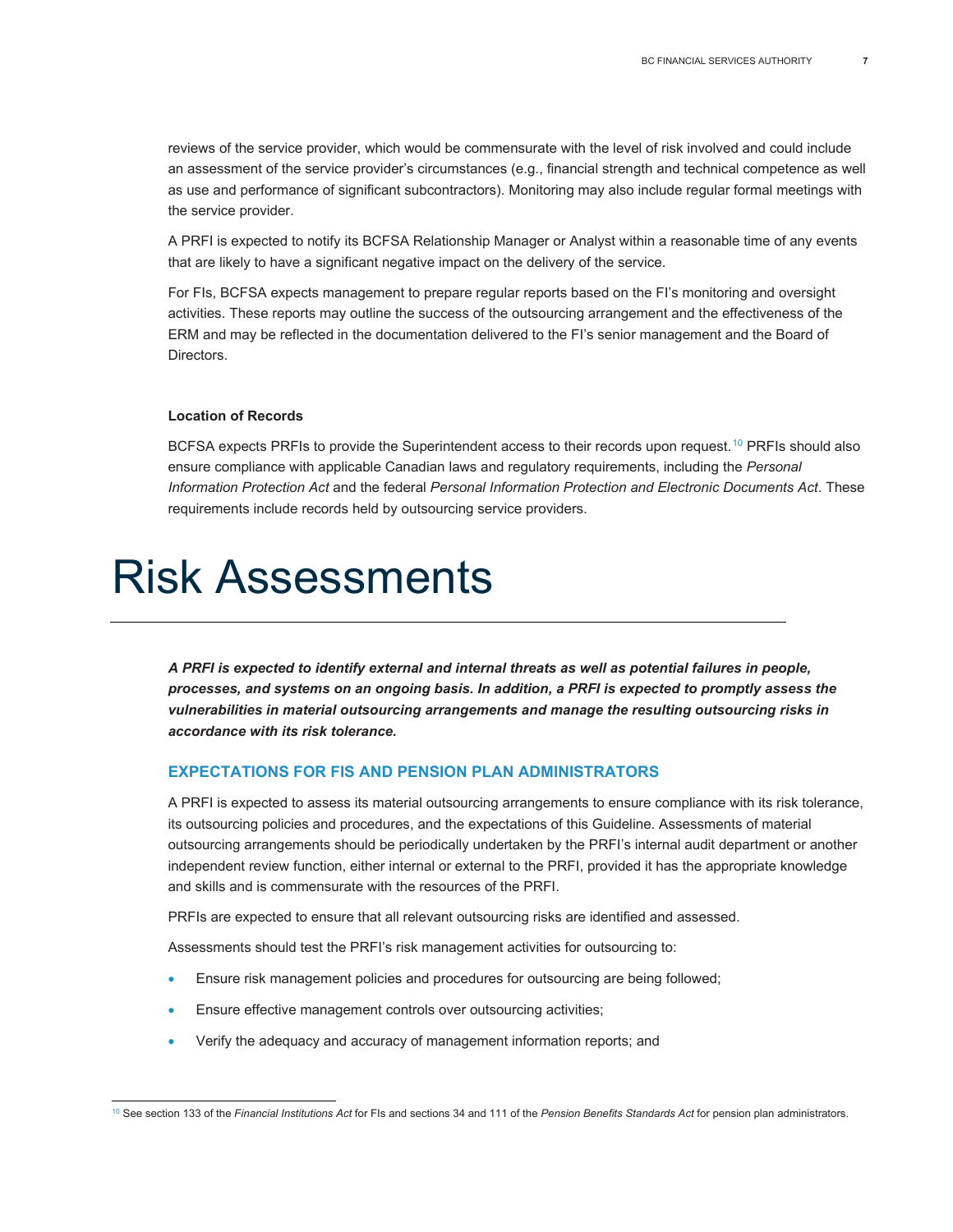• Ensure that personnel involved in risk management for outsourcing are aware of the PRFI's risk management policies and have the expertise required to make effective decisions consistent with those policies.

Management should adjust the scope of the assessment depending on the nature of the outsourcing arrangement as well as the size and nature of the PRFI.

### <span id="page-9-0"></span>**EXPECTATIONS FOR FIS**

For FIs, the risks include systemic risk arising from concentration in the provision of some outsourced and thirdparty services provided to FIs. Potential systemic risk could arise if, for instance, a sufficiently large number of FIs became dependent on one or a small number of service providers for the provision of critical services that are impossible or very difficult to substitute effectively and within an appropriate timeframe. Where there is no appropriate mitigant in place, a major disruption, outage, or failure at one of these service providers could create not only a single point of failure with potential adverse consequences for the overall sector but could also have significant effects on the FI.

While there may be instances where there are no reasonable alternatives or effective methods of mitigating such a risk, an FI should ensure it is aware of the risk and, where possible, take reasonable efforts to manage it. This expectation is not meant to discourage FIs from engaging service providers that provide services to many other FIs or from obtaining multiple services from one service provider. It is instead intended to ensure that FIs remain aware of the potential risks and take reasonable steps, where appropriate, to mitigate those risk.

### <span id="page-9-1"></span>Due Diligence Processes

*A PRFI is expected to conduct ongoing due diligence, including evaluating the service provider's reputation and ability to provide quality service.*

### <span id="page-9-2"></span>**EXPECTATIONS FOR FIS AND PENSION PLAN ADMINISTRATORS**

BCFSA expects a PRFI to conduct internal due diligence to determine the nature and scope of the business activity to be outsourced (including any subcontracted outsourcing arrangements), its relationship to the rest of the PRFI's activities, and how the activity is managed.

In selecting a service provider or substantially amending or renewing an outsourcing arrangement, PRFIs are expected to undertake a due diligence process that fully assesses the risks associated with the outsourcing arrangement and addresses all relevant aspects of the service provider, including qualitative (i.e., operational) and quantitative (i.e., financial) factors. PRFIs should also ensure they perform due diligence for any subcontracted outsourcing arrangements and should perform ongoing due diligence for third-party provision of services.

Due diligence processes will vary depending on the PRFI and on the nature of the outsourcing arrangement being contemplated. For example, in the case of renewals where no material change has occurred that would affect the viability of the outsourcing relationship, it may be appropriate to conduct more streamlined due diligence provided there are no other concerns, such as conflicts of interest.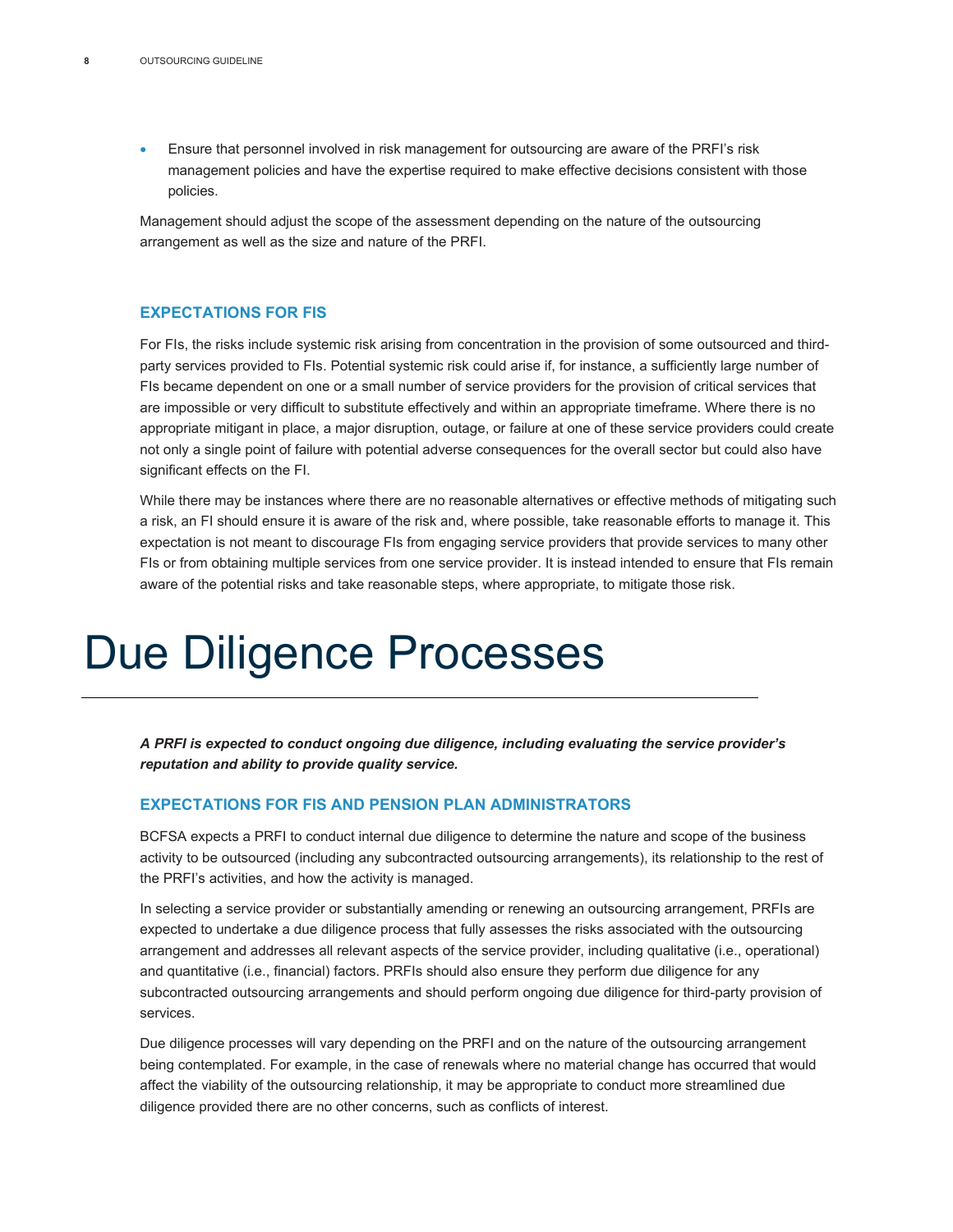### <span id="page-10-0"></span>Outsourcing Contracts

*A PRFI is expected to document outsourcing arrangements with written contracts that address all relevant conditions, including performance measures for the service provider to ensure it fulfills the contract conditions.*

### <span id="page-10-1"></span>**EXPECTATIONS FOR FIS**

BCFSA expects material outsourcing arrangements to be documented by a written contract that addresses all elements of the arrangement and has been reviewed by the PRFI's legal counsel. These contracts should explicitly lay out expectations between the PRFI and the service provider, including compensation arrangements (covering applicable fees and expenses) and reporting relationships. Additionally, the PRFI should have a formal process for hiring third party service providers, including the identification of requirements and any other criteria influencing hiring decisions. Finally, a process for the termination of services from a third-party service provider should be established.

For a list of suggested items to include in an outsourcing contract, please see the Appendix. Some of the items identified may not be applicable in all circumstances; however, PRFIs are expected to address all issues relevant to managing the risks associated with each outsourcing arrangement to the extent feasible and reasonable, given the circumstances and having regard to the interests of the PRFI and their stakeholders.

### <span id="page-10-2"></span>**INFORMATION SECURITY**

### *A PRFI should assure itself that its outsourcing service providers comply with all applicable legislation, Rules, and BCFSA's Information Security Guideline in their treatment of information.*

<span id="page-10-3"></span>A PRFI should assure itself that its outsourcing service providers comply with applicable legislation, particularly the *Personal Information Protection Act* and the federal *Personal Information Protection and Electronic Document Act*. The service provider is also expected to be able to logically isolate the PRFI's data, records, and items in process from those of other clients at all times, including under adverse conditions.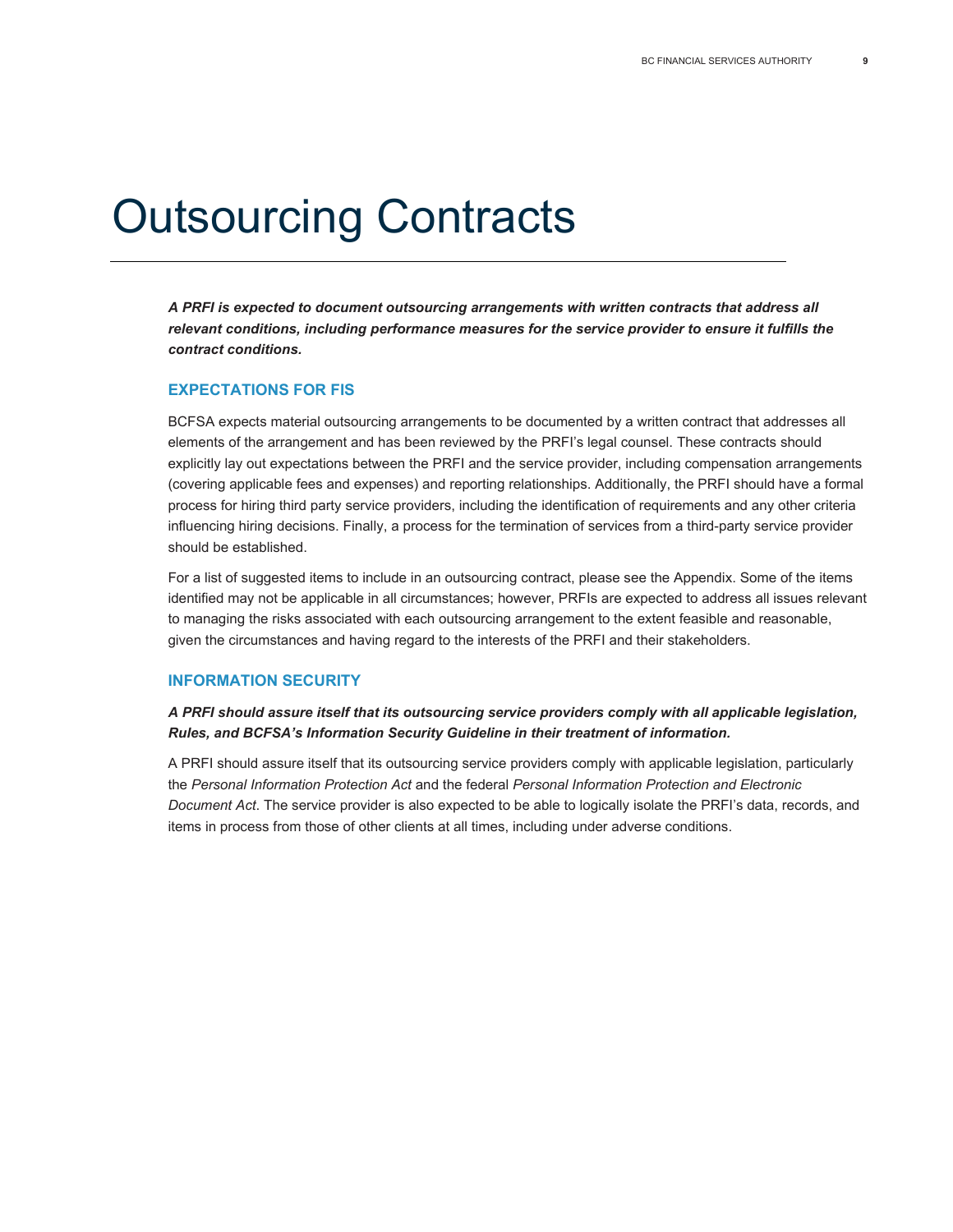### Appendix: Items in Outsourcing Contracts

The following expectations apply to contracts for material outsourcing arrangements. Some of the items identified may not be applicable in all circumstances; however, PRFIs are expected to address all issues relevant to managing the risks associated with each outsourcing arrangement to the extent feasible and reasonable, given the circumstances and having regard to the interests of the PRFI.

### <span id="page-11-0"></span>**NATURE AND SCOPE OF THE SERVICE BEING PROVIDED**

The contract is expected to specify the scope of the relationship, which may include provisions that address the frequency, content and format of the service being provided. The contract is expected to detail the physical location where the service provider will provide the service.

### <span id="page-11-1"></span>**PERFORMANCE MEASURES**

Performance measures should be established to allow each party to determine whether the commitments contained in the contract are being fulfilled.

### <span id="page-11-2"></span>**REPORTING REQUIREMENTS**

The contract is expected to specify the type and frequency of information the PRFI receives from the service provider. This would include reports that allow the PRFI to assess whether the performance measures are being met and any other information required for the PRFI's monitoring framework (see the section titled 'Outsourcing Risk Management Framework'). In addition, the contract is expected to include procedures and requirements for the service provider to report events to the PRFI that may have the potential to materially affect the delivery of the service.

### <span id="page-11-3"></span>**RESOLUTION OF DIFFERENCES**

The contract is expected to incorporate a protocol for resolving disputes. The contract should specify whether the service provider must continue providing the service during a dispute and the resolution period as well as the jurisdiction and rules under which the dispute will be settled.

### <span id="page-11-4"></span>**DEFAULTS AND TERMINATION**

The contract is expected to specify what constitutes a default, identify remedies, and allow for opportunities to cure defaults or terminate the arrangement. The PRFI is expected to ensure that it can reasonably continue to process information and sustain operations if the outsourcing arrangement is terminated, or the service provider is unable to supply the service. Appropriate notice should be required for termination of service and the PRFI's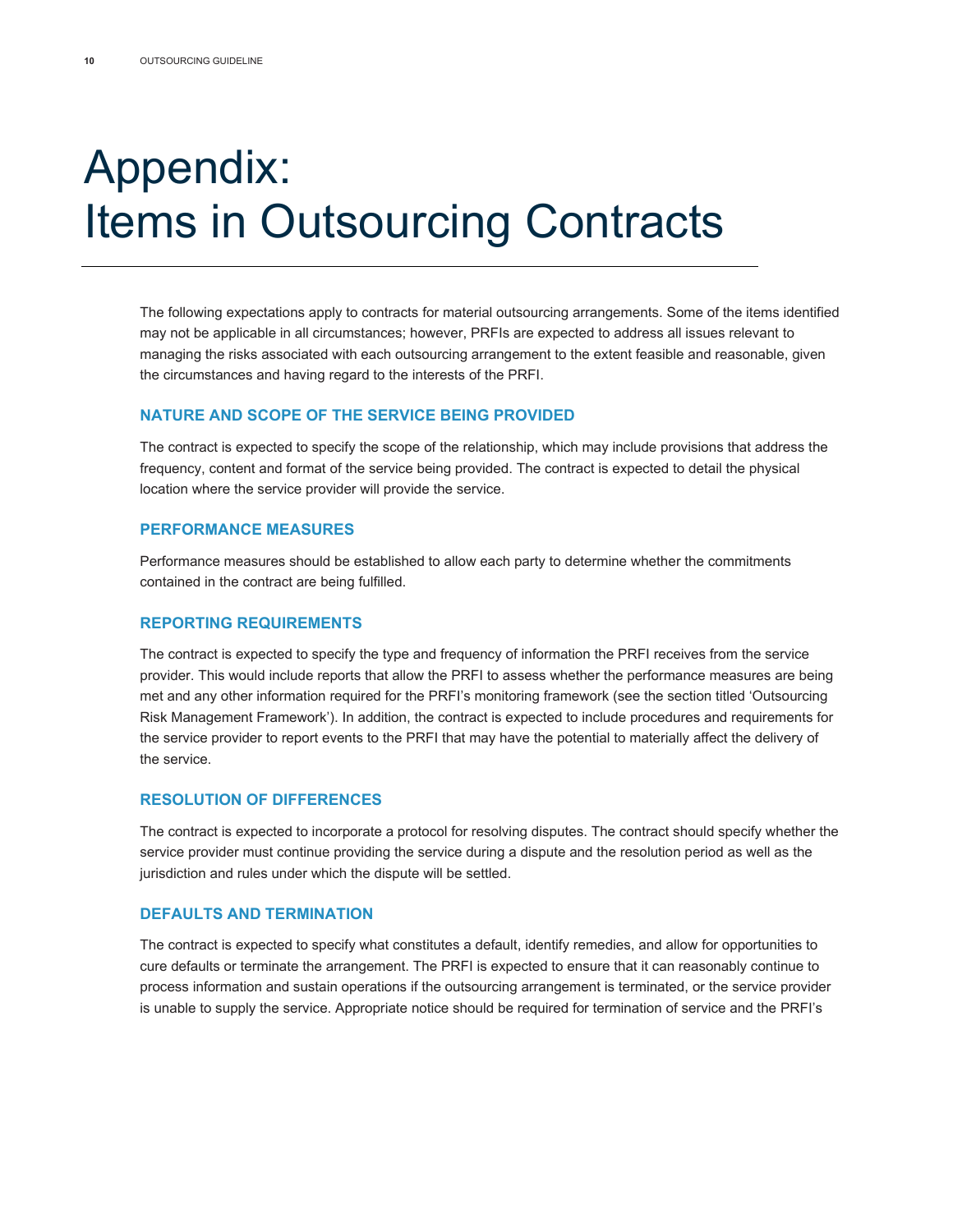assets should be returned in a timely fashion. Data and records relating to data processing outsourcing arrangements should be returned to the PRFI in a format that would allow the PRFI to sustain business operations without prohibitive expense.

The contract should not contain wording that precludes the service from being continued in situations where the Superintendent takes control of the PRFI or where the PRFI is in liquidation.

### <span id="page-12-0"></span>**OWNERSHIP AND ACCESS**

Identification and ownership of all assets (intellectual and physical) related to the outsourcing arrangement should be clearly established, including assets generated or purchased pursuant to the outsourcing arrangement. The contract should state whether and how the service provider has the right to use the PRFI's assets (e.g., data, hardware and software, system documentation, or intellectual property) and the PRFI's right to access those assets.

### <span id="page-12-1"></span>**CONTINGENCY PLANNING**

The contract should outline the service provider's measures for ensuring the continuation of the outsourced business activity in the event of problems and events that may affect the service provider's operation, including systems breakdown, natural disaster, and other reasonably foreseeable events. The PRFI should ensure that the service provider regularly tests its business recovery system as it pertains to the outsourced activity, notifies the PRFI of the test results and addresses any material deficiencies. In addition, the PRFI should be notified if the service provider makes significant changes to its business resumption and contingency plans or encounters other circumstances that might have a serious impact on the service. PRFIs should also ensure that the service provider has the capacity to provide timely service even in the event of multiple demands on its services (e.g., for reinsurance, if there are multiple natural disasters affecting the reinsurer's clients). BCFSA may request the service provider's contingency planning test results at any time.

#### <span id="page-12-2"></span>**AUDIT RIGHTS**

The contract is expected to clearly stipulate the audit requirements and rights of both the service provider and the PRFI. At a minimum, it should give the PRFI the right to evaluate the service provided, or alternatively to have an independent auditor evaluate it on its behalf. This includes a review of the service provider's internal control environment as it relates to the service being provided.

In addition, in all situations—irrespective of whether an activity is conducted in-house, outsourced, or otherwise obtained from a third party—BCFSA retains its supervisory powers. Accordingly, an undertaking from the service provider or a provision in the outsourcing contract should give the BCFSA or the Superintendent's representative the right to:

- Exercise the contractual rights of the PRFI relating to the audit;
- Accompany the PRFI (or its independent auditor) when it exercises its contractual audit rights;
- Access and make copies of any internal audit reports (as well as associated working papers and recommendations) prepared by or for the service provider in respect of the service being performed for the PRFI, subject to BCFSA agreeing to sign appropriate confidentiality documentation in form and content satisfactory to the service provider; and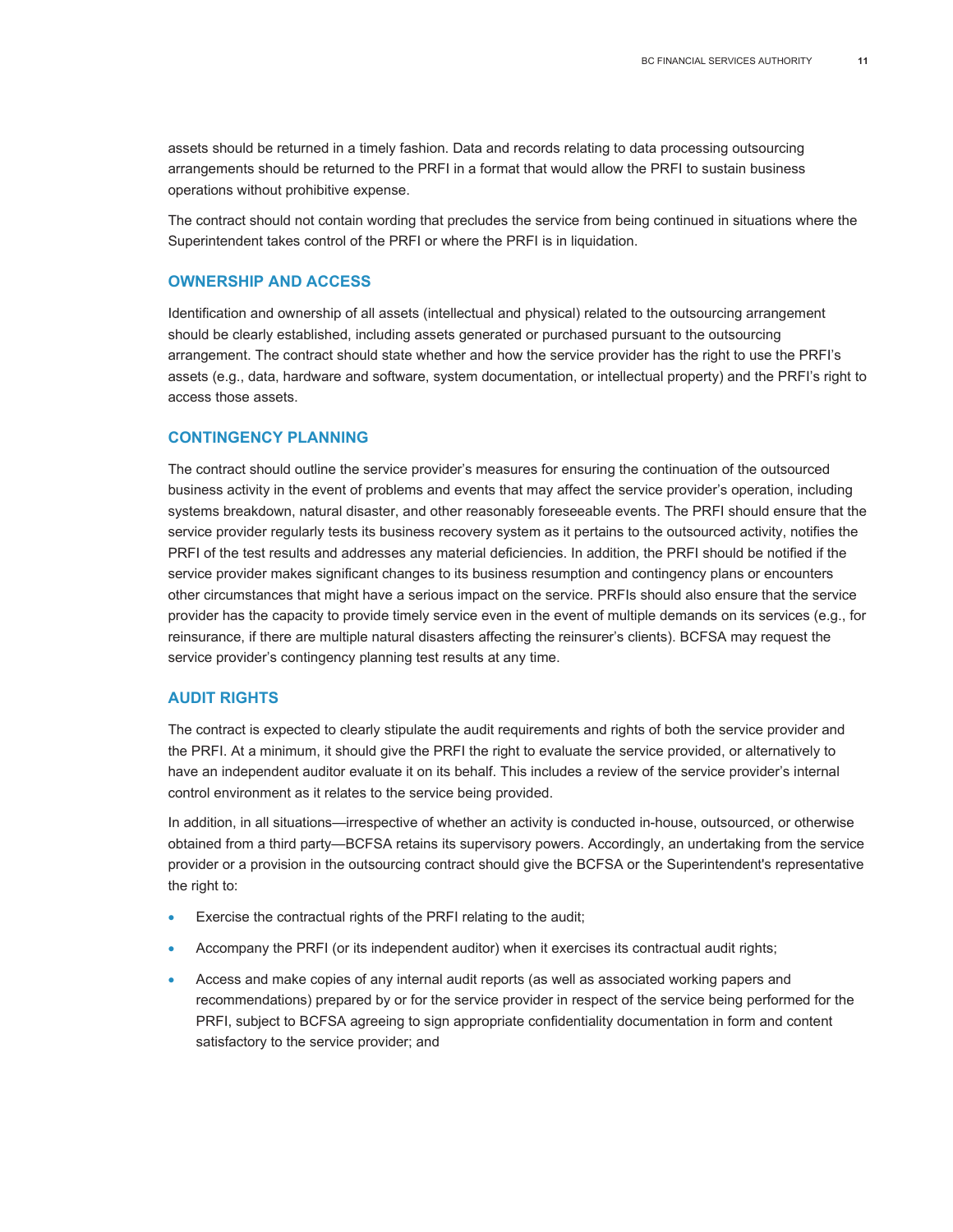• Access findings in the external audit of the service provider (as well as associated working papers and recommendations) that address the service being performed for the PRFI, subject to the consent of the service provider's external auditor and BCFSA agreeing to sign appropriate confidentiality documentation in form and content satisfactory to the service provider and the external auditor.

BCFSA will provide the PRFI with reasonable notice of its intent to exercise its audit rights and share its findings with the PRFI where appropriate. In the normal course, BCFSA would seek to obtain information it requires through the PRFI itself.

### <span id="page-13-0"></span>**SUBCONTRACTING**

The contract is expected to set out any rules or limitations to subcontracting of the outsourced service or component of the service by the service provider. Security and confidentiality standards should apply to subcontracting or outsourcing arrangements by the primary service provider.

Consistent with the principles of this Guideline, the audit and inspection rights of the PRFI and BCFSA should continue to apply to all significant subcontracting arrangements.

#### <span id="page-13-1"></span>**PRICING**

The contract should fully describe the basis for calculating fees and compensation relating to the service being provided.

### <span id="page-13-2"></span>**INSURANCE**

The service provider should be required to notify the PRFI of significant changes in insurance coverage and disclose general terms and conditions of the insurance coverage. The PRFI may also wish to require a minimum level of insurance coverage and outline the liability of the service provider and the PRFI.

### <span id="page-13-3"></span>**CONFIDENTIALITY, SECURITY AND SEPARATION OF PROPERTY**

At a minimum, the contract is expected to set out the PRFI's requirements for confidentiality and security. The PRFI should ensure that it remains in compliance with applicable privacy laws (for example, the *Freedom of Information and Protection of Privacy Act* and the federal *Privacy Act*) and laws governing the location of records.